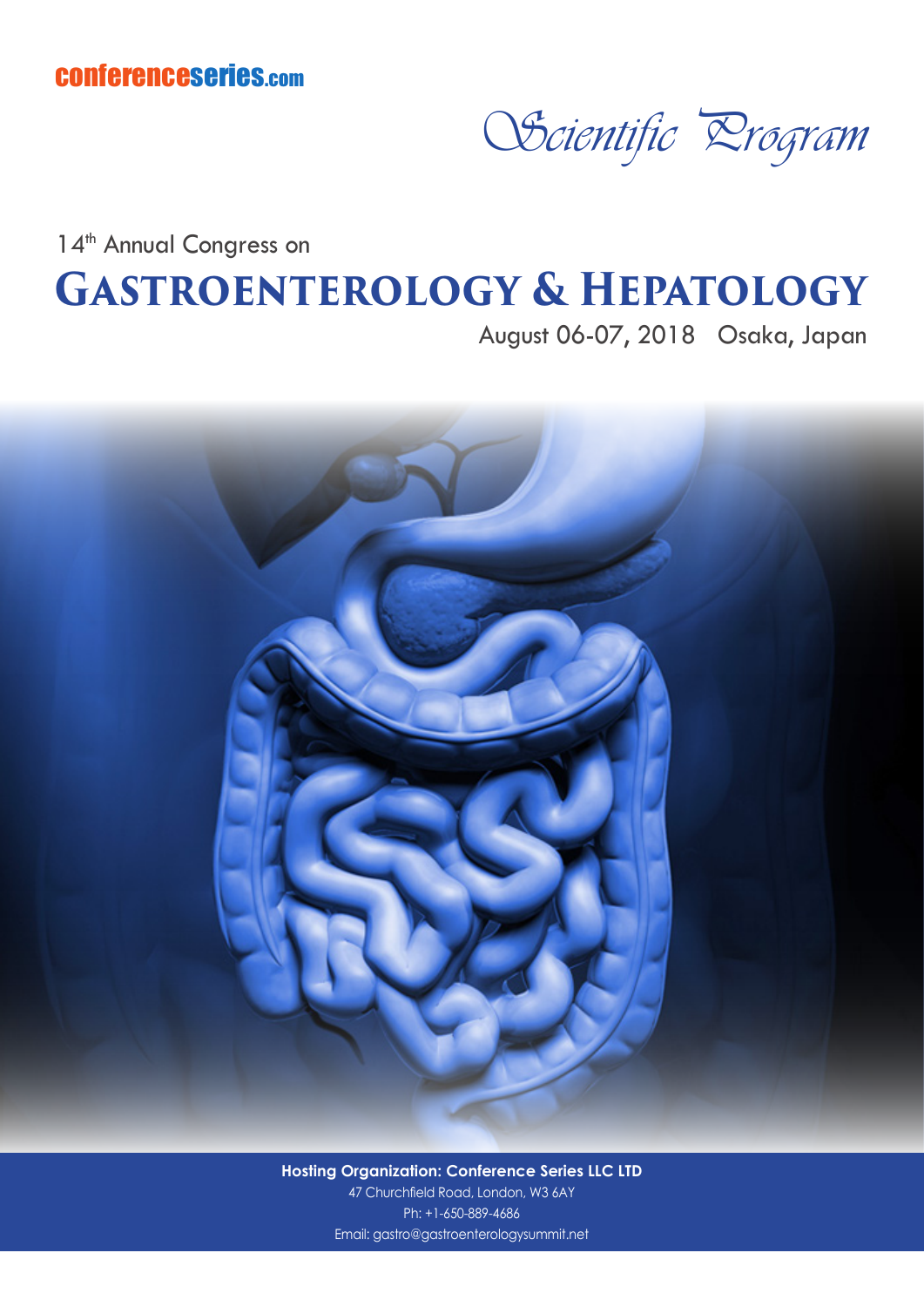**Yamato**

## conferenceseries.com **09:45-10:00** Opening Ceremony

| <b>Keynote Forum</b>                                                                                                                                   |                                                                                                                                                                                                                                                                                                                                                   |  |
|--------------------------------------------------------------------------------------------------------------------------------------------------------|---------------------------------------------------------------------------------------------------------------------------------------------------------------------------------------------------------------------------------------------------------------------------------------------------------------------------------------------------|--|
| 10:00-10:40                                                                                                                                            | Title: Volatile organic metabolites as novel, non-invasive diagnostic biomarkers in inflammatory Bowel Disease<br><b>Iftikhar Ahmed, University of Southampton, UK</b>                                                                                                                                                                            |  |
|                                                                                                                                                        | 10.40 -11.00 Refreshment & Coffee Break @ 5F Lounge                                                                                                                                                                                                                                                                                               |  |
| <b>Sessions:</b><br>& Nutrition                                                                                                                        | Gastrointestinal Surgery   Hepatology   Gastrointestinal Endoscopy   Inflammatory Bowel Diseases   Gastroenterology                                                                                                                                                                                                                               |  |
| 11.00-11.30                                                                                                                                            | Title: Hepatocarcinoma in guatemala functional three phase ct as diagnosis tool<br>Luis Fernando Sandoval García, Instituto Guatemalteco de Seguridad Social (IGSS), Guatemala                                                                                                                                                                    |  |
|                                                                                                                                                        | Title: Ammonia level may not be associated with the severity of Hepatic Encephalopathy: An<br>11: 30-12:00 extensive Literature review                                                                                                                                                                                                            |  |
|                                                                                                                                                        | Eyad M O E Gadour, South Manchester University Hospital, UK                                                                                                                                                                                                                                                                                       |  |
|                                                                                                                                                        | 12:00-12:30 Patrick Vargas Villazon, St. Luke's Clinic - Hospitalists, USA<br>12.30-13.20 Lunch Break @ 1F Restaurant The Café                                                                                                                                                                                                                    |  |
|                                                                                                                                                        | Workshop                                                                                                                                                                                                                                                                                                                                          |  |
| 13.20-14.20                                                                                                                                            | Title: Acute brainstem syndrome secondary to malnutrition from functional dyspepsia.<br>Amit Sen, St Marys Hospital Newport & Kirti Kiran Nune, Maidstone hospital, UK                                                                                                                                                                            |  |
| <b>Sessions:</b><br>Gastrointestinal Surgery   Hepatology   Gastrointestinal Endoscopy   Inflammatory Bowel Diseases   Gastroenterology<br>& Nutrition |                                                                                                                                                                                                                                                                                                                                                   |  |
| 14.20-14.50                                                                                                                                            | Title: Hepatocarcinoma in guatemala functional three phase ct as diagnosis tool<br>Luis Fernando Sandoval García, Instituto Guatemalteco de Seguridad Social (IGSS), Guatemala                                                                                                                                                                    |  |
| 14.50 - 15.20                                                                                                                                          | Title: Maintaining remission in patients with Inflammatory Bowel Disease (IBD) is well associated<br>with good control of blood glucose level in different Montreal classes of IBD: A retrospective study of<br>160 (IBD) patients in a large Gastroenterology centre in UK.<br><b>Eyad M O E Gadour, South Manchester University Hospital-UK</b> |  |
| 15.20-15.50                                                                                                                                            | Title: Promoting healthy diet choices as a method of preventing diabetes in youth adults in the<br>modern world<br>Chui Sin Yee, Medical School in Hong Kong                                                                                                                                                                                      |  |
| <b>Video Presentations</b>                                                                                                                             |                                                                                                                                                                                                                                                                                                                                                   |  |
| 15:50-16:20                                                                                                                                            | Title: The management of portal hypertension and esophageal varices<br>Antonio lannetti, University La Sapienza Roma, Italy                                                                                                                                                                                                                       |  |
|                                                                                                                                                        | 16.20-16.40-Coffee Break @ 5F Lounge                                                                                                                                                                                                                                                                                                              |  |
| 16.40-17.10                                                                                                                                            | Title: Gastric ulcer healing activity of cool water extract of leaves (swrasa) of Desmodium triflorum DC.<br>in rat<br>Sakunthala H.S, GampahaWickramarachchi Ayurveda Institute, Sri Lanka                                                                                                                                                       |  |
| <b>Poster Presentations</b>                                                                                                                            |                                                                                                                                                                                                                                                                                                                                                   |  |
| GC-001                                                                                                                                                 | Title: Percutaneous endoscopic gastrostomy (PEG) Insertion, prognosis and mortality review: 3 years<br>experience in single stroke center in UK                                                                                                                                                                                                   |  |
|                                                                                                                                                        | Eyad M O E Gadour, South Manchester University Hospital-UK<br><b>Panel Discussions</b>                                                                                                                                                                                                                                                            |  |
|                                                                                                                                                        | Day 2, August 07, 2018   Tuesday                                                                                                                                                                                                                                                                                                                  |  |
|                                                                                                                                                        |                                                                                                                                                                                                                                                                                                                                                   |  |